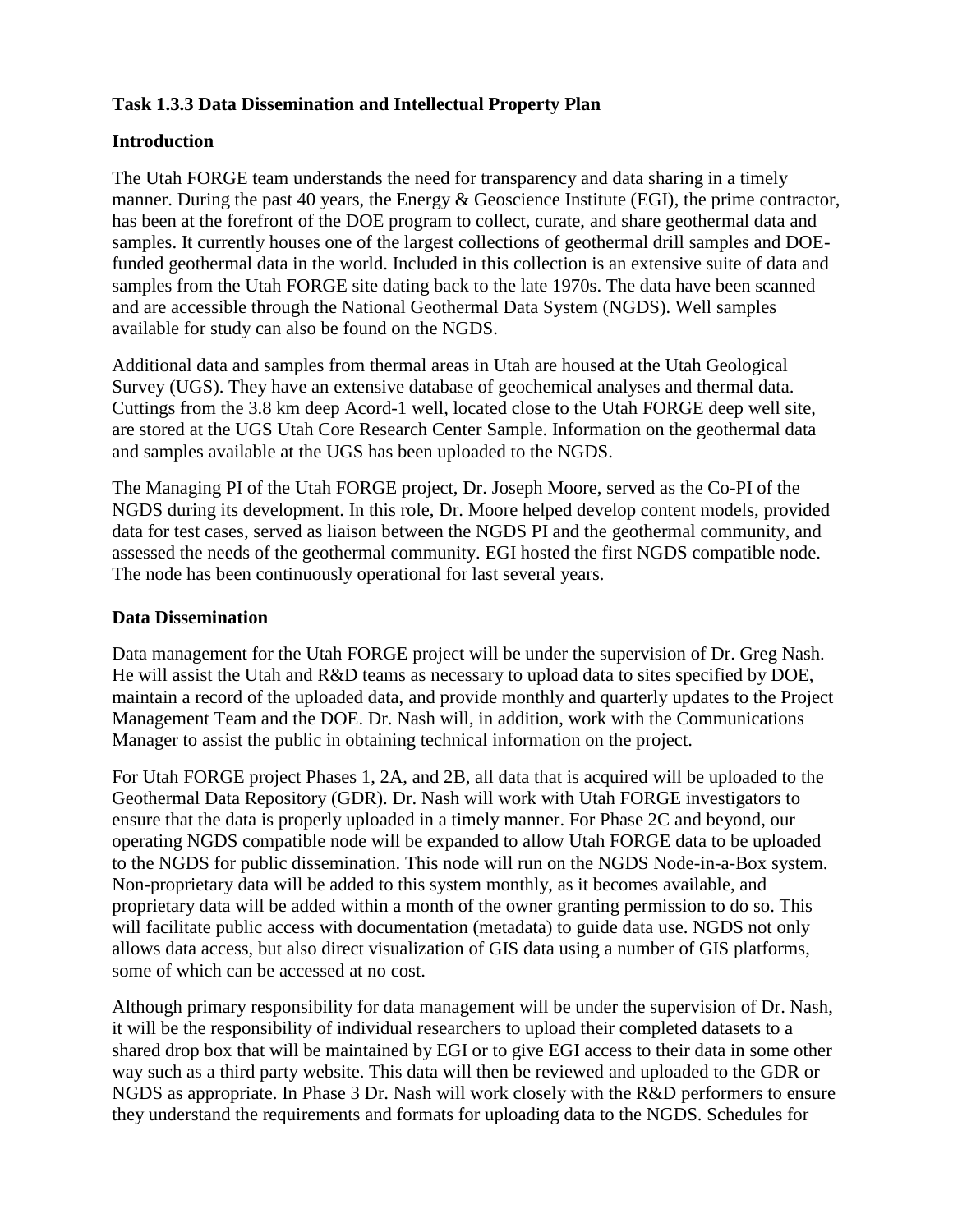uploading data for R&D projects will be reviewed with the R&D PI's and specified in their contracts.

For Phase 1 data and for future Phases, a private website has been setup (<http://utahdnr.maps.arcgis.com/home/>). This site is password protected and meant for sharing data and reports among the team members prior to making it public. This site facilitates data visualization as well as uploading/downloading. Proprietary data can be shared here. A second, public, website, <http://www.forgeutah.com/> has been created so that the public, DOE and other interested groups can follow activities on the Utah FORGE project. The website provides links to the DOE and contact information for the Project Management Team. It will provide a link to our NGDS FORGE site for data access.

Live data feed will be supported by the University of Utah Seismic Stations website (<http://www.seis.utah.edu/>) and the USGS Earthquake Hazards Program (<http://earthquake.usgs.gov/earthquakes/states/?region=Utah>). Additionally, the Utah FORGE team will work with contractors, such as mud-logging companies, who have either live data or virtually live data feeds to add these to the GDR or NGDS FORGE Node in real or nearreal time. High priority datasets, not amenable to live data feed, will be added to the GDR or NGDS as soon as possible after receipt.

# **Intellectual Property Plan**

EGI and the University of Utah have extensive experience in addressing Intellectual Property (IP) when it comes to Grants, Cooperative Agreements, and/or a combination of the two. It is recognized that if EGI's FORGE Phase II submission proposal is authorized, addressing Intellectual Property will be essential.

EGI and the University are fortunate to have an experienced and invaluable resource with the Office of Sponsored Research, and the Technology and Venture Commercialization (TVC) office. With \$400+ million/yr in research grants and sponsored research, we are positioned to excel at handing the various situations that may arise around IP during sub-award distribution. Furthermore, the University's tech transfer office, the Technology & Venture Commercialization office is one of the leading offices in the nation. Executing nearly a hundred license agreements and creating 15-18 startup per year, the TVC is no stranger to contracts, negotiations, partnerships, IP management, and conflict resolution with external stakeholders. The TVC's process to evaluating and protecting IP has been tested and solidified since the office's inception in 1970, and will contribute greatly as potentially new inventions are uncovered through this grant.

EGI and its affiliates here at the University will rely on, *DEAR 952.227-78 – Rights in Technical Data-Facility Provisions*, and*, Intellectual Property Provisions (GNP-115) as a non-profit institution of higher education*. Having extensive experience with similar grant opportunities, and considering the funds are governmental dollars which will flow down through EGI to subcontractors, the value of implementing protocol 927.402-1 - General, and, provision 52.227- 14 Rights in Data – General, in the contracts is recognized. The IP provisions listed above encompass the right of the Federal awarding agency to a royalty-free, nonexclusive and irrevocable right to reproduce, publish, or otherwise use the work for Federal Purposes, and to authorize others to do so. In addition, any other FAR and DFAR clauses addressing IP from the Federal Grant will be followed and adhered to.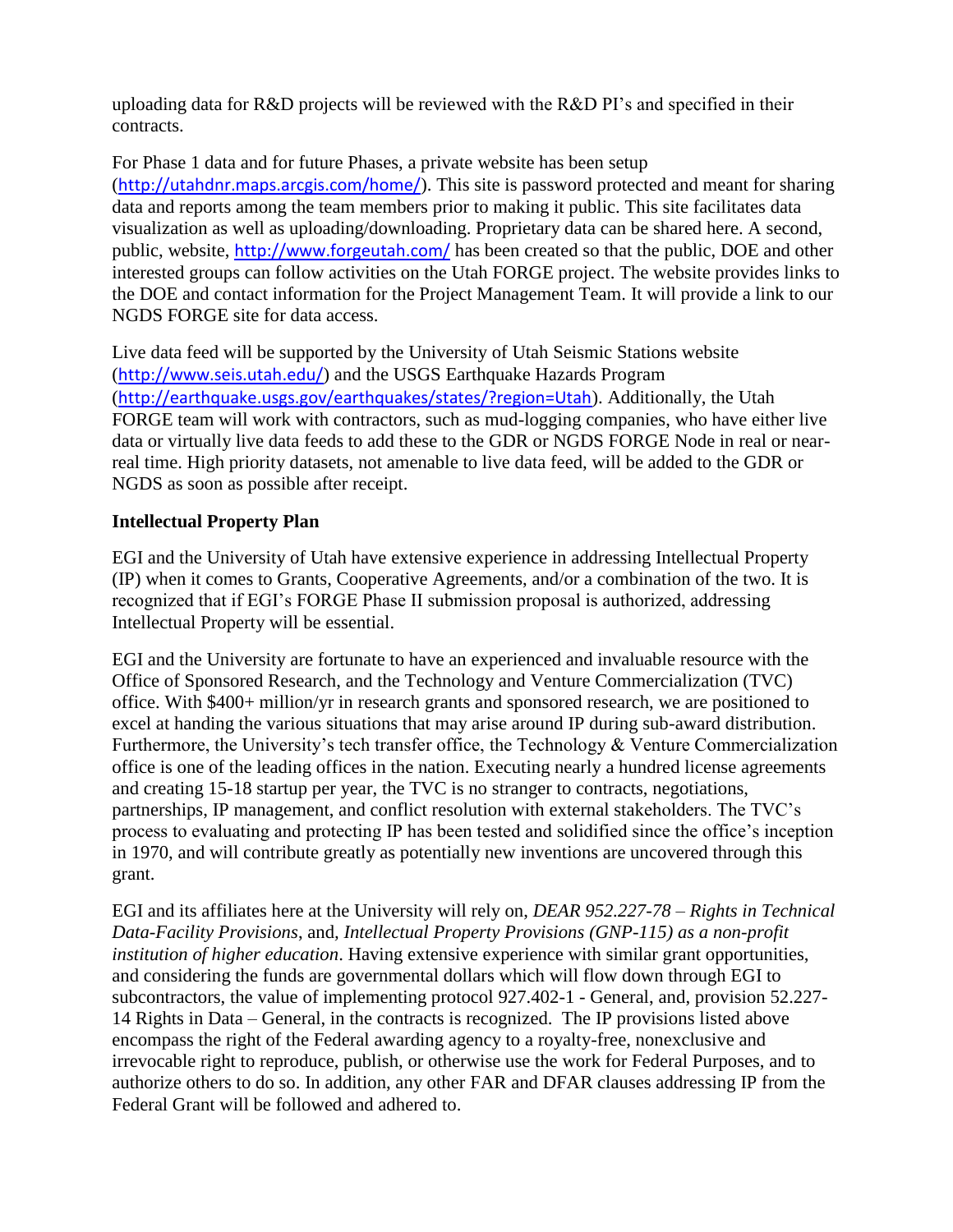Under GNP-115, Section 37 DFR 401.14, section (b) "Allocation of Principal Rights" it is stated that "The *Contractor* may retain the entire right, title, and interest throughout the world to each subject invention subject to the provisions of this clause and 35 U.S.C. 203". The terms and conditions to potential subcontractors are already defined throughout these IP provisions and will be encouraged to be adopted by the University when negotiating with the potential subcontractors.

When circumstances arise that are not defined by the provisions listed above, the University in good faith will work to uncover the best resolution, and terms to resolve the gridlock in the agreements. Pre-negotiated License Agreements can be put into place if the subcontractor wants to protect their rights to technology if IP is generated. The University rarely assigns rights to IP generated from Federal Funding and will refrain from offering this option to collaborators.

If awarded, EGI will include in all other subcontracts, patent rights clause required by 2 CFR 910.362(c);

In circumstances where pre-existing intellectual property exists, EGI with the assistance of the TVC will negotiate and put in place an Inter-Institutional agreement (IIA) with the subcontractor. The IIA will specifically define what intellectual property is being brought in by which party. If the pre-existing Intellectual property is the foundation for the new R&D to be conducted, ownership will be defined in order to prevent any arguments around the material at a later point in time. In addition, the IIA will define that any future IP is jointly owned by the contractor and sub-contractor, while determining who will lead the filing, prosecution, and management responsibilities regarding new intellectual property which may arise. Both sides will be responsible for half of the costs associated with the protection of the intellectual property. Furthermore, the IIA will require that any pre-existing intellectual property be available to the other party in the form of a non-exclusive royalty free license in order to conduct academic research, and/or commercialization of any new intellectual property.

In order to share data and research materials, a Material Transfer Agreement will be negotiated and put into place with the subcontractor.

When new intellectual property is uncovered, EGI would recommend the TVC lead the efforts in preparing and filing any new inventions that deserve intellectual property protection. The TVC works closely with five select firms which would handle the preparation and filing of the application, in coordination with a Business Technology Development Manager from the TVC that would be assigned to the case. In addition, it would be preferred by the University to already propose and include a pre-defined license agreement in case intellectual property is generated. It is recognized that it is hard to determine all the right terms as every invention is different, and propose that if a future invention does arise, and the terms of the pre-set license agreement is not adequate, both parties shall renegotiate in good faith the terms, if justifiable.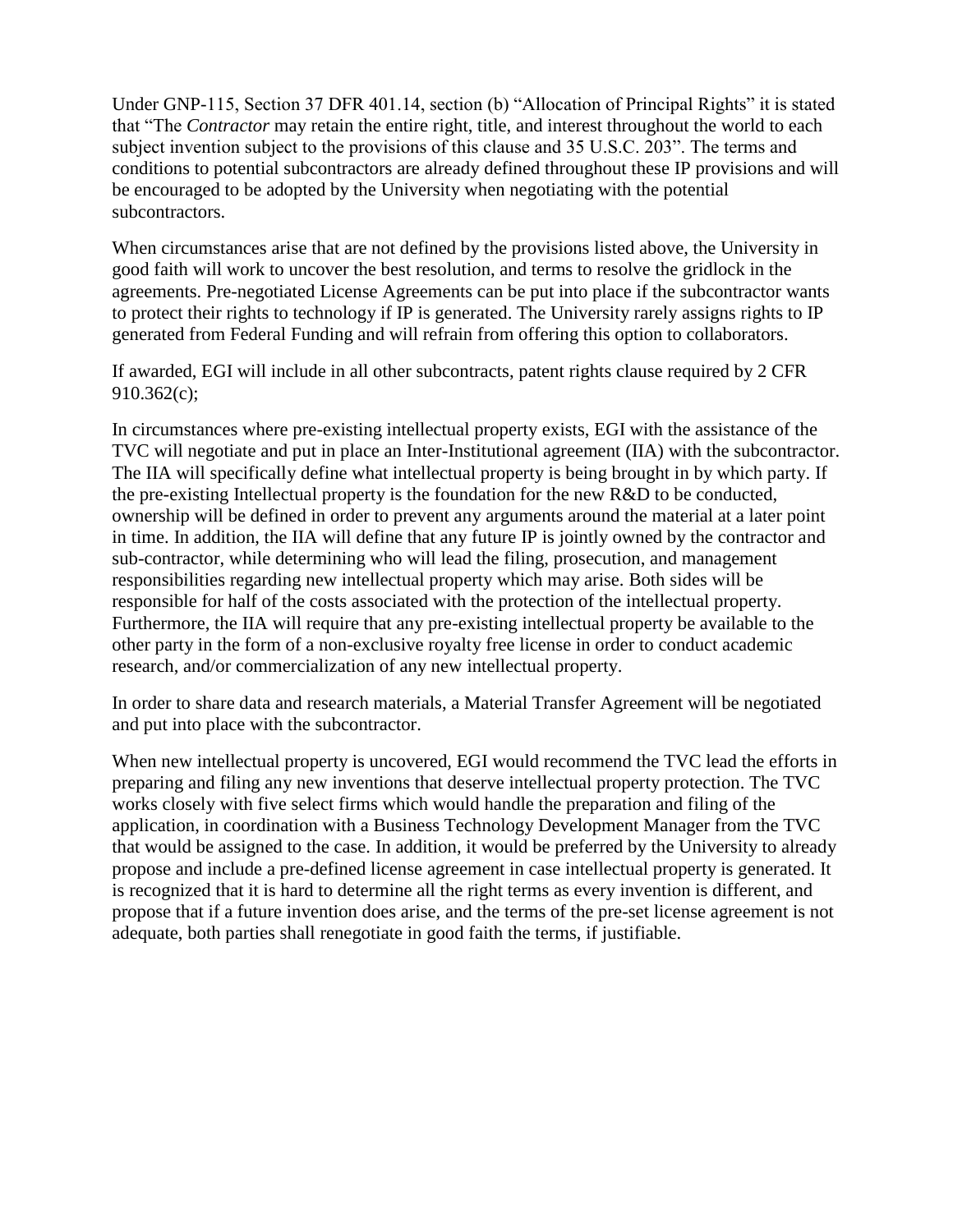## **INTER-INSTITUTIONAL AGREEMENT**

**Between**

#### **UNIVERSITY OF UTAH RESEARCH FOUNDATION**

**and**

**[INSTITUTION]**

**DRAFT**

**FOR DISCUSSION PURPOSES ONLY**

**The submission of this draft for review or its negotiation, or the negotiation of the transaction described herein does not constitute an offer and the execution of this agreement by [INSTITUTION] does not constitute a binding contract until such time as it has been executed by an authorized officer of the University of Utah Research Foundation.**

**This draft will expire on \_\_\_\_\_\_\_\_\_\_\_\_\_\_\_\_**

Inter-Institutional Agreement

Last modified: September 27, 2006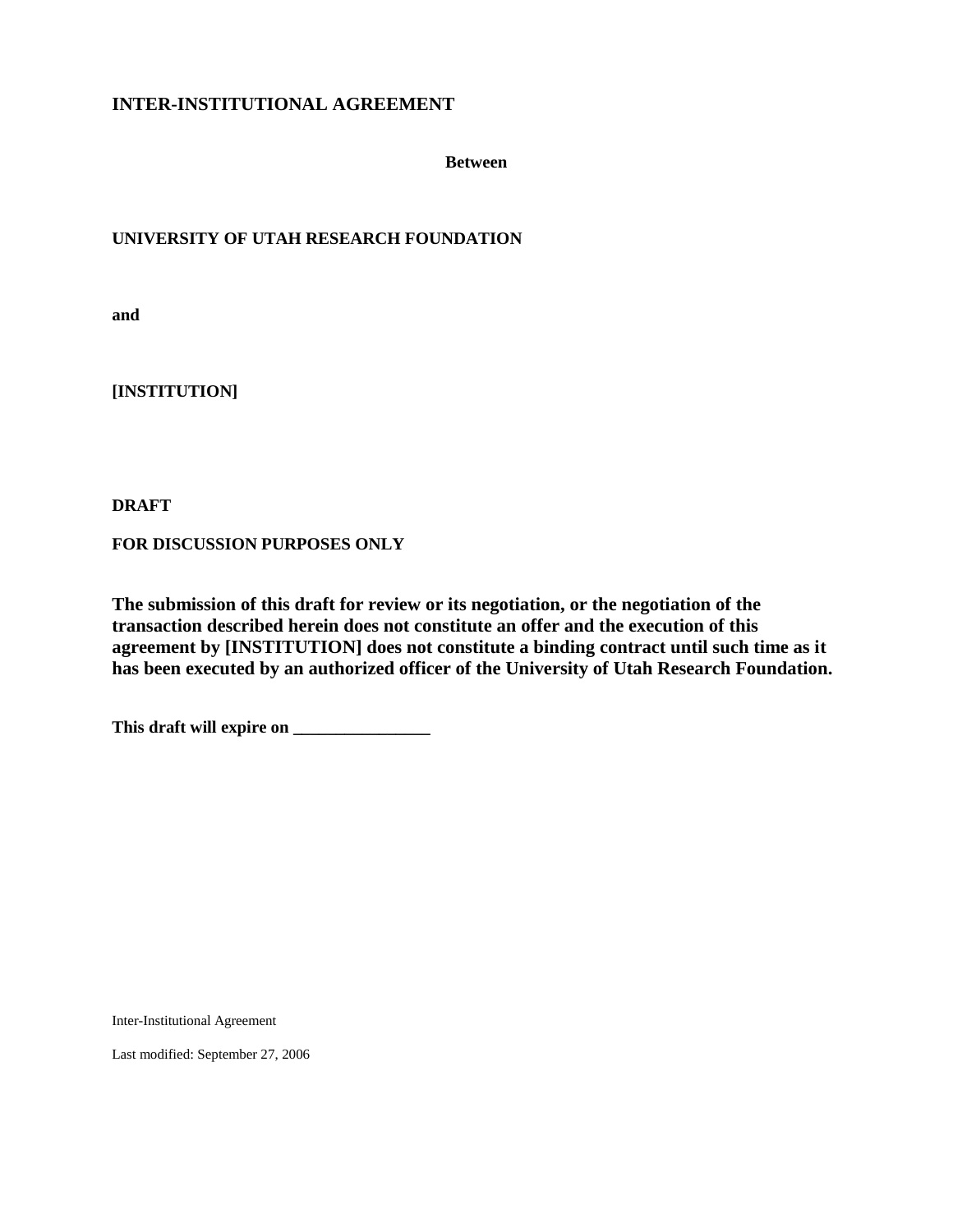## **INTER-INSTITUTIONAL AGREEMENT**

THIS AGREEMENT, hereinafter "Agreement", effective as of the last date of signature below, is made by and between the UNIVERSITY OF UTAH RESEARCH FOUNDATION, having a place of business at 615 Arapeen Dr., Suite 310, Salt Lake City, Utah 84108 (hereinafter referred to as "Utah"), and ABC UNIVERSITY, having a place of business at

\_\_\_\_\_\_\_\_\_\_\_\_\_\_\_\_\_\_\_\_\_\_\_\_\_\_\_\_\_\_\_\_\_\_\_\_\_\_\_\_\_\_\_\_\_\_\_\_\_\_\_\_\_\_\_\_\_\_\_\_\_\_\_

| hereinat<br>.w<br>. <b>.</b> .<br>$\sim$ $\sim$ |
|-------------------------------------------------|
|-------------------------------------------------|

referred to as "ABC").

#### **1. RECITALS**

Whereas, In the course of research programs at Utah and ABC, Jane Doe of University of Utah, and John Doe of ABC (collectively, Joint Inventors) created the Inventions; therefore, Inventions are jointly owned by Utah and ABC.

Whereas, Utah and ABC (hereinafter the Parties or Party) have separate agreements with Joint Inventors whereby they agree to assign all right, title and interest in the Inventions to their respective institutions, and whereby the Joint Inventors agree to assist their respective institutions in preparing, filing, prosecuting, defending, and maintaining patent applications and patents relating to the Inventions throughout the world.

Whereas, The Parties desire to jointly exploit the Inventions and the Patent Rights.

NOW, THEREFORE, in consideration of the mutual covenants and promises herein contained, the Parties agree as follows:

### **2. DEFINITIONS**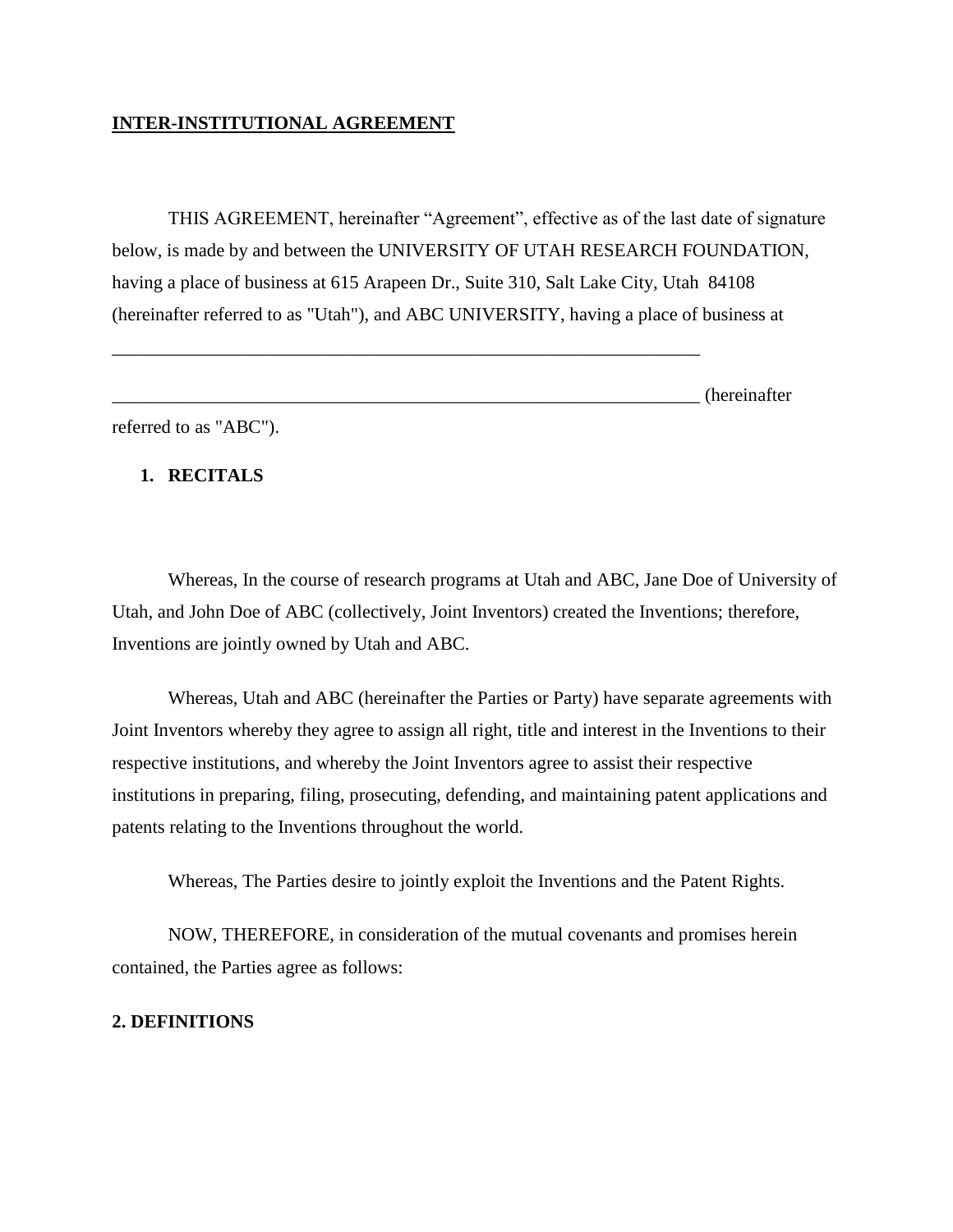2.1 **Inventions** means all discoveries, know-how, information, and inventions created by Joint Inventors entitled "<sup>*p*</sup> referencing Uand ABC  $#$ 

2.2 **License Revenue** means the transfer of value from third parties to Parties in consideration of granted licenses or other rights to the Inventions and/or Patent Rights which may include, but is not limited to: actual royalties, fees, payments, equity securities and other sums.

2.3 **Patent Expenses** means all out-of-pocket expenses incurred by either party, as evidenced by actual invoices that were incurred in searching, preparing, filing, prosecuting, defending, and maintaining patent(s) and patent application(s) to the Inventions.

2.4 **Patent Right(s)** means the Parties' respective rights in discoveries, know-how, information and inventions covered in patents and/or patent applications, as described in Exhibit "A", whether domestic or foreign, which identify Joint Inventors as inventors and which relate to the Inventions, and any patent application(s) claiming the benefit of priority thereof including all divisions and continuations of these applications, all patents issuing from such applications, divisions and continuations (other than continuations-in-part, unless the claim or claims of the continuation-in-part is/are directed to subject matter specifically described in the patent(s) or patent application(s) listed in Exhibit "A"), and any reissues, reexaminations, and extensions of all such patents to the extent that Joint Inventors are named as inventors thereon.

2.5 **Fee** means the fee retained by Utah as consideration for securing and administering license agreement(s) and other activities associated with an extensive commercialization effort of the Invention as covered under the Patent Right(s).

## **3. PATENT PROSECUTION**

3.1 Utah, in consultation with ABC, may retain counsel of its choosing to prepare and prosecute patent applications and enforce patents within the Patent Rights. Such Patent Rights shall be assigned jointly to Utah and ABC, each of which shall have an equal and undivided interest in the Patent Rights.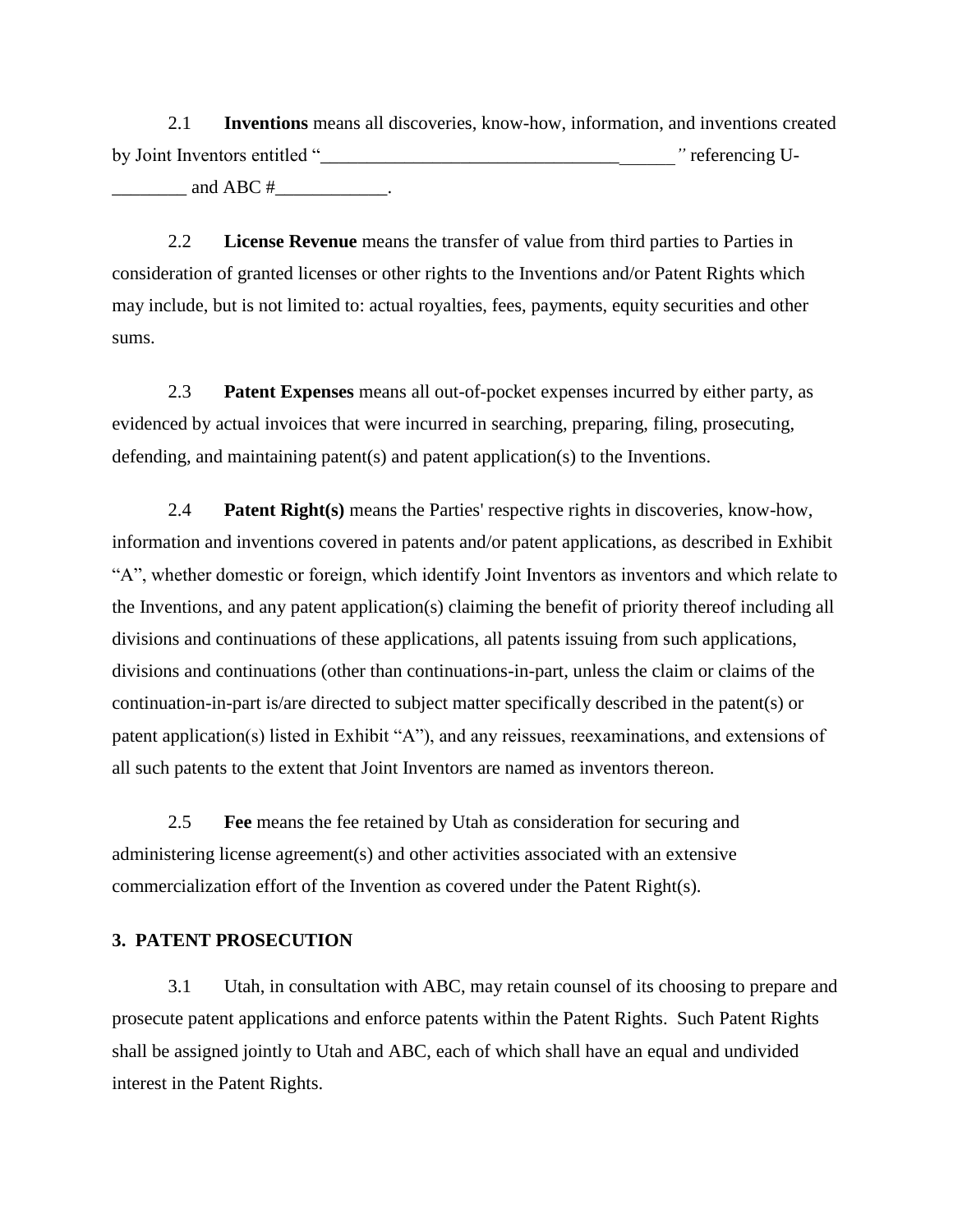3.2 The filing, prosecution, maintenance and enforcement of any patent or patent application within the Patent Rights will be mutually agreed upon between Utah and ABC, and the Parties will share the out of pocket expenses thereof as per Article 5. If either Utah or ABC objects to the filing, continued prosecution of an application, enforcement or maintenance of a patent or patent application within the Patent Rights in a particular country that Party shall provide the other Party with Sixty (60) Days notice of intention. The declining Party, after providing notice of its intentions, will proceed to meet all obligations, financial or otherwise, to the other Party by the end of the Sixty (60) Day period. If the remaining Party subsequently licenses the declined patent or patent application and receives royalty or other income thereunder, the Party having declined the patent or patent application shall be entitled to recover any unreimbursed patent expenses, as provided in Article 5, incurred from prosecuting the declined patent or patent application, but only after the remaining Party has recovered its expenses in full. After such out of pocket patent expenses of the declining Party have been reimbursed in full, that Party shall no longer be entitled to any royalties, as provided in Article \_\_\_\_\_, for that patent or patent application. Distributions shall be made quarterly or as otherwise agreed in writing by the Parties.

## **4. LICENSING**

Utah and ABC agree to act jointly in offering options, licenses and any agreements related to the commercialization of the Invention to others under the Patent Rights. Utah through its Technology Commercialization Office shall diligently take the lead in, and shall proceed with marketing efforts to identify potential licensees and negotiate all agreements relating to the commercialization of the Patent Rights on behalf of both Parties. Utah shall consult with ABC and will periodically provide negotiation updates while negotiating any such agreement. ABC shall have the right to comment on any negotiations or drafts, and Utah shall consider those comments in good faith and incorporate those comments as it is able, but Utah shall have the right to make any final decisions with respect to such negotiations.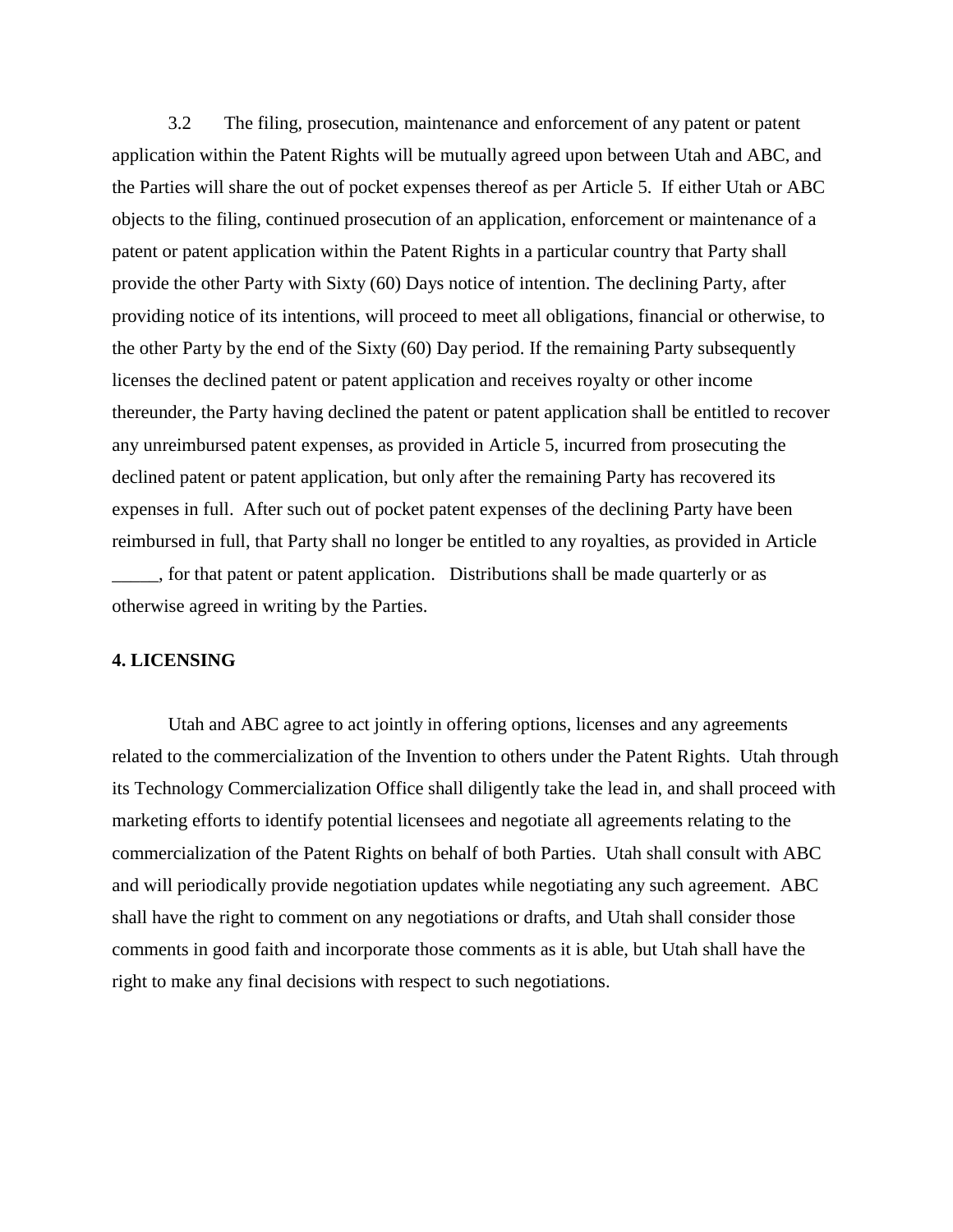#### **5. EXPENSES AND REVENUE**

5.1 Expenses incurred in prosecuting and maintaining the Patent Rights shall be divided between Utah and ABC according to the following percentages: \_\_\_\_\_% to Utah and \_\_\_\_% to ABC (hereinafter "Patent Expense(s)"). ABC shall reimburse Utah the above percentage of Patent Expenses within thirty (30) days of its receipt of an itemized statement showing the total out of pocket expenditures.

5.2 License Revenue will be shared by the Parties. Any License Revenue will be first applied to any unreimbursed Patent Expenses incurred by Parties and an administration Fee of fifteen percent (15%) to Utah. In addition, after reimbursement of Patent

Expenses, the Parties may agree to hold all or a portion of any remaining License Revenue in anticipation of future unreimbursed Patent Expenses. When the Parties agree to distribute License Revenue, \_\_\_\_% License Revenue will be retained by Utah and \_\_\_\_% will be delivered to ABC. Distributions shall be made quarterly or as otherwise agreed in writing by the Parties.

5.3 If the distribution of resources provided by Utah and ABC changes substantially and new patent applications related to the Invention are filed, the distribution of out of pocket expenses and royalties may be assessed and altered by a mutually agreed upon written amendment to this Agreement.

### **6. TERMINATION**

6.1 Either Utah or ABC may terminate this Agreement without cause, and its rights and obligations hereunder by providing sixty (60) days written notice of termination to the other Party. The terminating Party, after providing notice of its intentions, will proceed to meet all obligations, financial or otherwise, to the other Party by the end of the sixty (60) day period, including any steps reasonably necessary to enable the remaining Party to properly manage any pending or issued patents.

6.2 If either Utah or ABC elects to terminate in the manner provided in Section 6.1 above, then the Parties shall retain their full right of ownership in the Patent Rights, including all rights implied at law, provided that any license or transfer made or executed after the notice of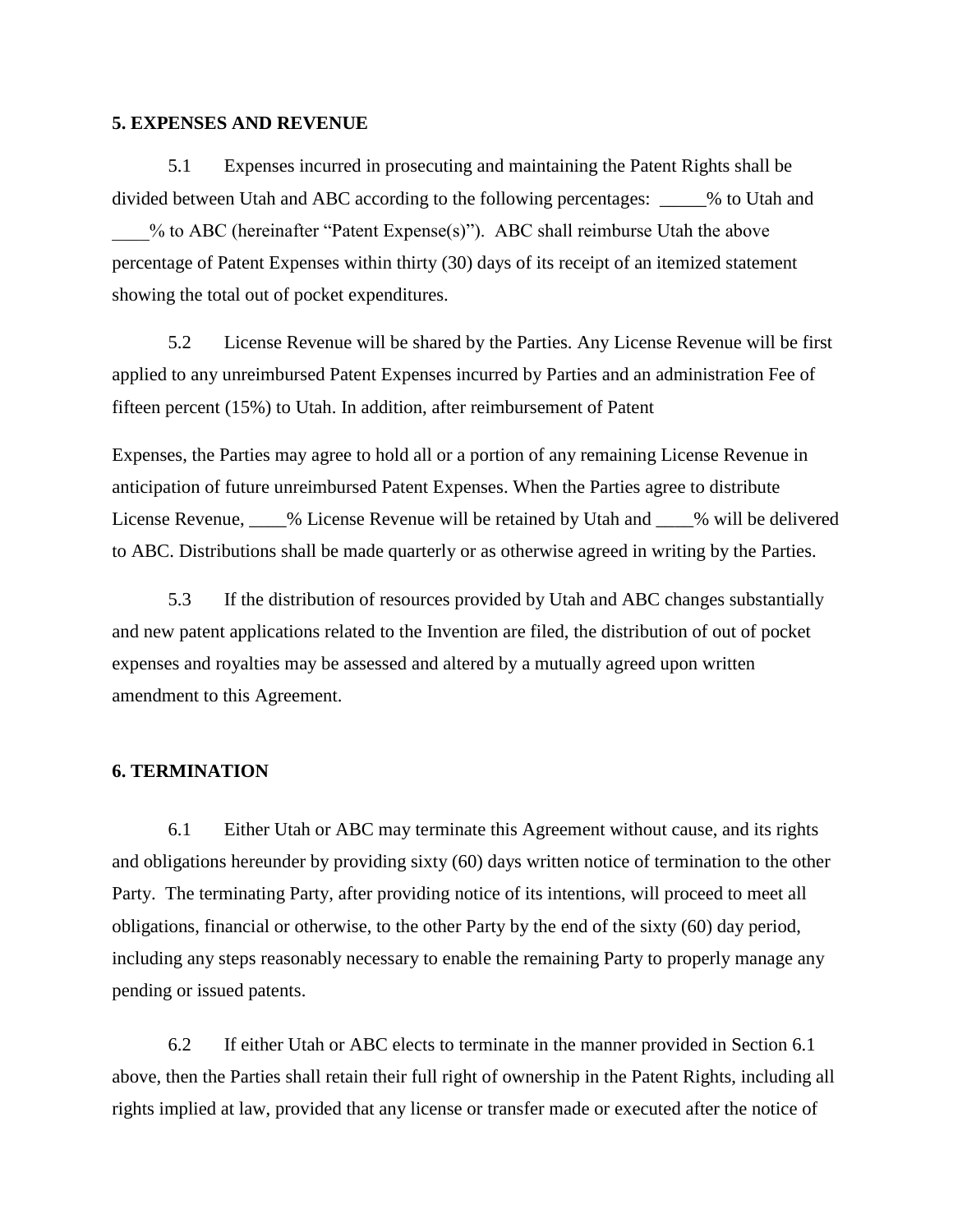termination does not conflict with any license or transfer made or executed prior to the notice of termination.

6.3 Unless terminated as provided above, this Agreement shall terminate with the expiration of the last to expire patent within the Patent Rights, or on abandonment of all patent or patent applications within the Patent Rights, provided such abandonment is by mutual consent.

### **7. CONFIDENTIALITY**

7.1 ABC and Utah acknowledge that either Party may provide certain information to the other about the Invention and Patent Rights that is considered to be confidential. ABC and Utah shall take reasonable precautions to protect such confidential information. Such precautions shall involve at least the same degree of care and precaution that the recipient customarily uses to protect its own confidential information.

7.2 ABC acknowledges that Utah is subject to the Utah Governmental Records Access and Management Act ("GRAMA"), Section 63-2-101 et. seq., Utah Code Ann. (1953), as amended. Utah and ABC shall keep confidential any information provided to Utah by ABC that ABC considers confidential, to the extent allowable under GRAMA and as provided in Section 53B-16-301 et seq., Utah Code Ann. In order to be eligible for such protection under GRAMA, confidential information of ABC disclosed to Utah must be in written or other tangible form, marked as proprietary, and accompanied by a written claim by ABC stating the reasons that such information must be kept confidential.

## **8. WARRANTIES**

**THE PARTIES ACKNOWLEDGE AND AGREE THAT NEITHER PARTY IS MAKING ANY WARRANTY, EXPRESS OR IMPLIED, UNDER THE TERMS AND CONDITIONS OF THIS CONTRACT, INCLUDING BUT NOT LIMITED TO, WARRANTIES OF MERCHANTABILITY OR FITNESS FOR A PARTICULAR PURPOSE.**

#### **9. INDEMNIFICATION**

9.1 Each Party shall be responsible for liability resulting from the actions/inactions of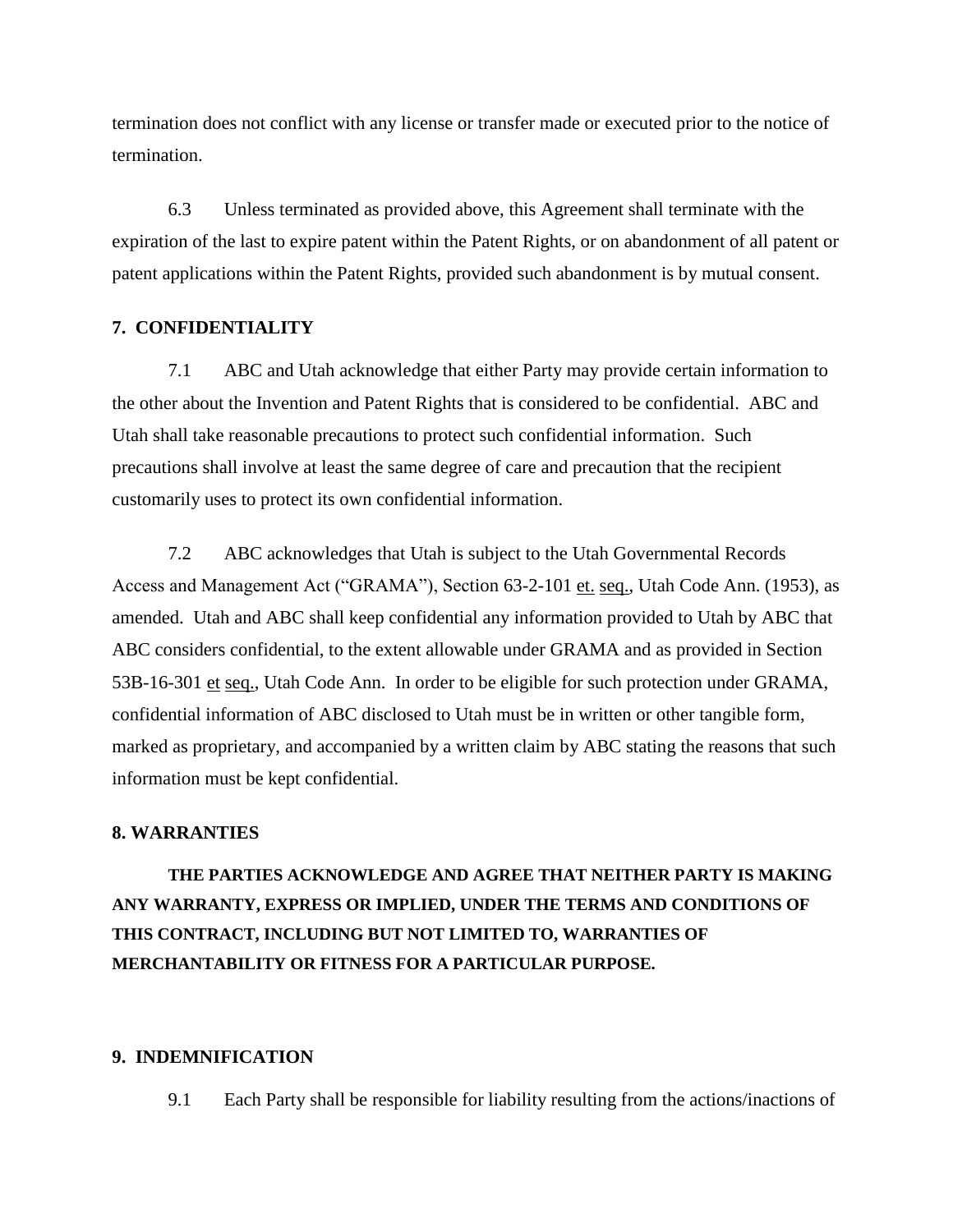its officer, agents, and employees, acting within the course and scope of their official duties to the Party. Utah is a governmental entity and is subject to the Utah Governmental Immunity Act, Section 63-30(d)-101 et seq., Utah Code Ann. (the "Act"). Nothing in this Agreement shall be construed as a waiver of any rights or defenses applicable to Utah under the Act, including without limitation, the provisions of Section 63-30(d)-604 regarding limitation of judgments. Each Party shall give the other timely notice of any claim or suit instituted of which that Party has knowledge that in any way, directly or indirectly, affects or might affect the other, and the other Party shall have the right at its own expense to participate in the defense of the same.

9.2 Utah will not issue any license or transfer of the Patent Rights without an indemnification provision. Such indemnification provision shall provide that each Licensee shall indemnify, hold harmless and defend Utah and ABC, and their respective officers, employees and agents, against any and all claims, suits, losses, damages, costs, liabilities, fees and expenses (including reasonable fees of attorneys) resulting from or arising out of exercise of: a) any license granted under this Agreement; or b) any negligent act, error, or omission of that Party, its officers, employees, or agents, except where such claims, suits, losses, damages, costs, fees, or expenses result solely form the negligent acts or omissions, or willful misconduct of the other Party, its officers, employees or agents.

#### **10. GENERAL PROVISIONS**

10.1 This Agreement embodies the entire understanding of the Parties and supersedes all previous communications, representations or understandings, either oral or written, between the Parties relating to the subject matter hereof.

10.2 Nothing in this Agreement shall prohibit either Utah or ABC from assigning to a third Party their respective interest in the Patent Rights, provided that any such assignment shall include the obligations of this Agreement.

10.3 All notices and communications hereunder shall be forwarded (for Utah) to: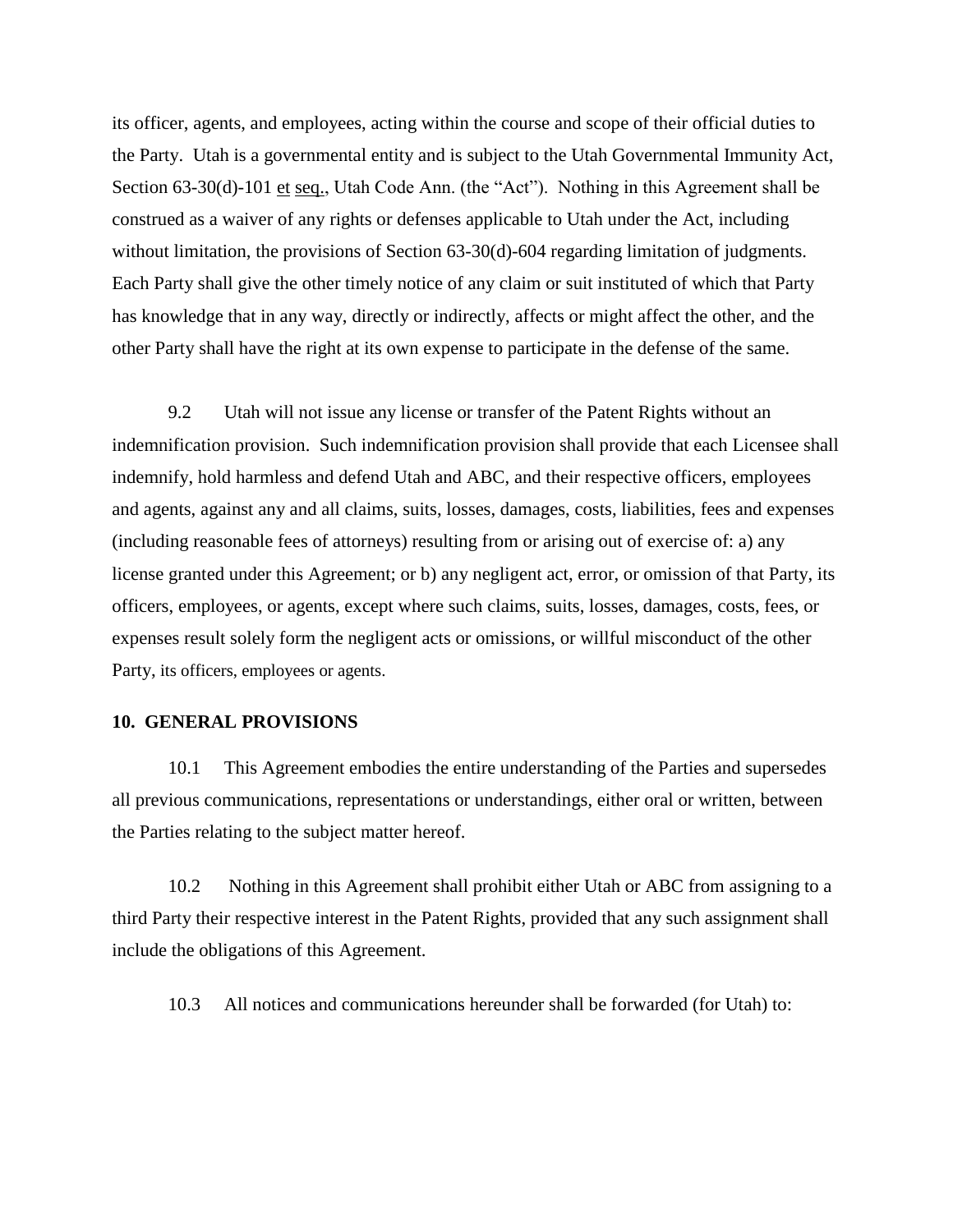# UNIVERSITY OF UTAH

## TECHNOLOGY AND VENTURE COMMERCIALIZATION

615 Arapeen Drive, Suite 310

SALT LAKE CITY, UTAH 84108

 $\_$ 

\_\_\_\_\_\_\_\_\_\_\_\_\_\_\_\_\_\_\_\_\_\_\_\_\_\_\_\_

and (for ABC):

ABC UNIVERSITY

**Remainder of Page Left Blank Intentionally**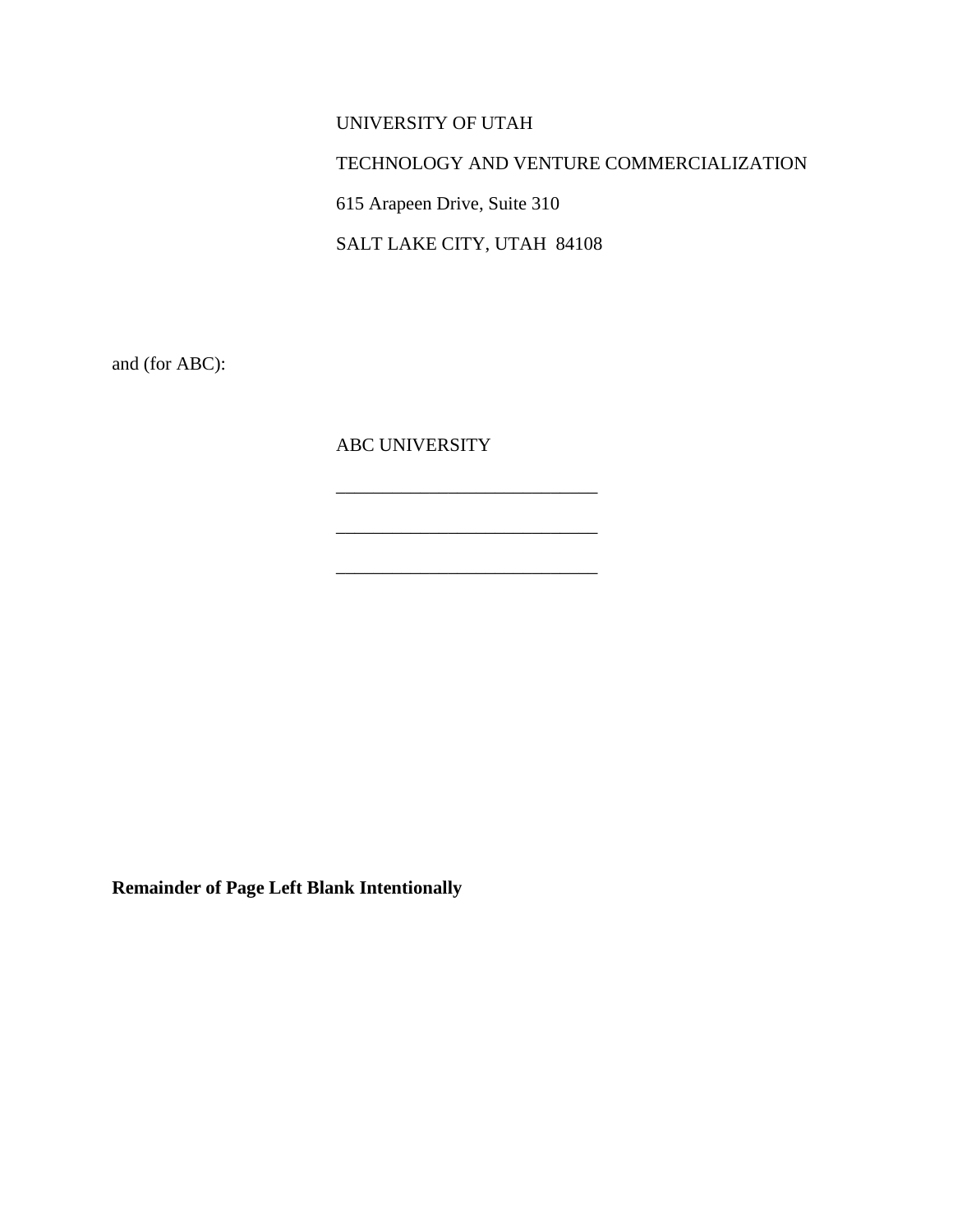IN WITNESS WHEREOF, Utah and ABC have executed this Agreement by their respective officers hereunto duly authorized, on the day and year hereinafter written.

# ABC UNIVERSITY

\_\_\_\_\_\_\_\_\_\_\_\_\_\_\_\_\_\_\_\_\_\_\_\_\_\_

# UNIVERSITY OF UTAH RESEARCH FOUNDATION

| By:                               |                 | By:                      |
|-----------------------------------|-----------------|--------------------------|
| (Signature)                       | $_$ (Signature) |                          |
| Name:<br>Parks_<br>(Please Print) |                 | Name:<br>Thomas N.       |
| Research                          |                 | Title: Vice President of |
| Date:                             |                 | Date:                    |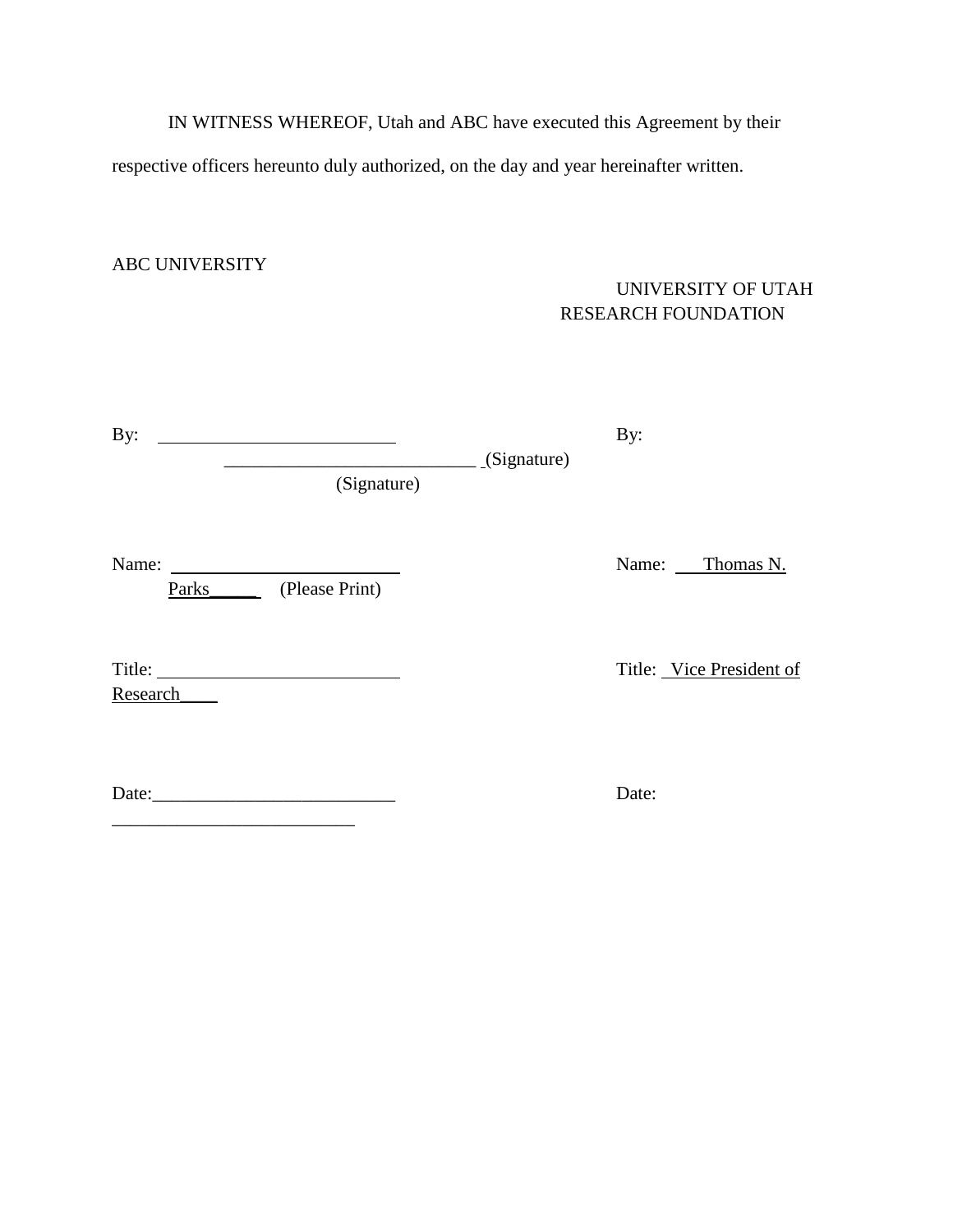## *EXHIBIT "A"*

## *PATENT RIGHTS*

| U No. | Matter | Application No.<br>Date of Filing | Title | Inventor(s) |
|-------|--------|-----------------------------------|-------|-------------|
|       |        |                                   |       |             |
|       |        |                                   |       |             |
|       |        |                                   |       |             |
|       |        |                                   |       |             |
|       |        |                                   |       |             |
|       |        |                                   |       |             |
|       |        |                                   |       |             |
|       |        |                                   |       |             |
|       |        |                                   |       |             |
|       |        |                                   |       |             |
|       |        |                                   |       |             |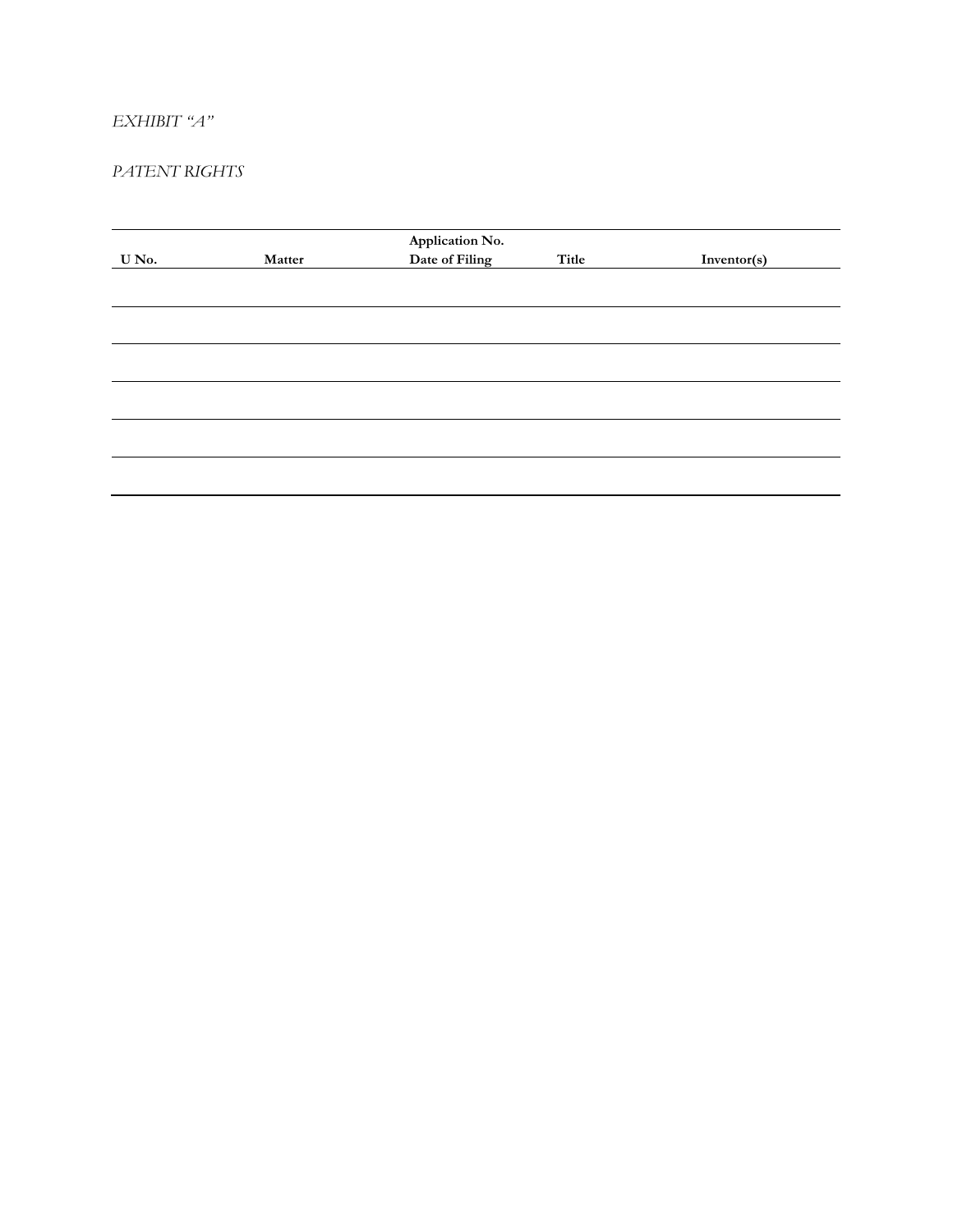#### **CONFIDENTIAL DISCLOSURE AND MATERIALS TRANSFER AGREEMENT**

THIS AGREEMENT, between \_\_\_\_\_\_\_\_\_\_\_\_\_\_\_\_\_\_ having an address at: \_\_\_\_\_\_\_\_\_\_\_\_\_\_\_\_ hereinafter referred to as "Recipient," and the University of Utah, having an address at the University of Utah, Technology & Venture Commercialization, 615 Arapeen Drive, Suite 310, Salt Lake City, Utah 84108, hereinafter referred to as "University," shall govern the conditions of disclosure by University to Recipient of certain confidential information (DATA) and/or materials (MATERIALS) listed in Exhibit "A" relating to: \_\_\_\_\_\_\_\_\_\_\_\_\_, developed by \_\_\_\_\_\_\_\_, of the University of Utah, bearing university file designation U:\_\_\_\_\_\_\_\_\_\_\_. MATERIALS, as used herein, include all such materials actually provided to Recipient, plus any materials derived by Recipient directly therefrom.

The Principal Investigator from Recipient, \_\_\_\_\_\_\_\_\_\_\_\_\_\_ will receive the MATERIALS and DATA and is also bound by the conditions of this Agreement.

NOW THEREFORE, University and Recipient hereby agree:

- (1) Except as provided in (3) below, not to use such MATERIAL or DATA for any commercial purpose, and limit use of DATA and MATERIALS to the purpose described in Exhibit A.
- (2) Except as provided in (3) below, not to disclose DATA to others (except to its employees who reasonably require same for the purposes hereof and who are bound to it by like obligation as to confidentiality) without the express written permission of University.
- (3) Recipient shall not be prevented from using or disclosing DATA:
	- (a) which Recipient can demonstrate by written records was previously known to it;
	- (b) which is now, or becomes in the future, public knowledge other than through acts or omissions of Recipient;
	- (c) which is independently developed by Recipient by those not having access to the DATA and which can be proven through verifiable written records; or
	- (d) which is lawfully obtained by Recipient from sources independent of University without any obligation of confidentiality to the University; or
	- (e) which is required to be disclosed by law or by court order providing Recipient shall make reasonable efforts to limit such disclosure.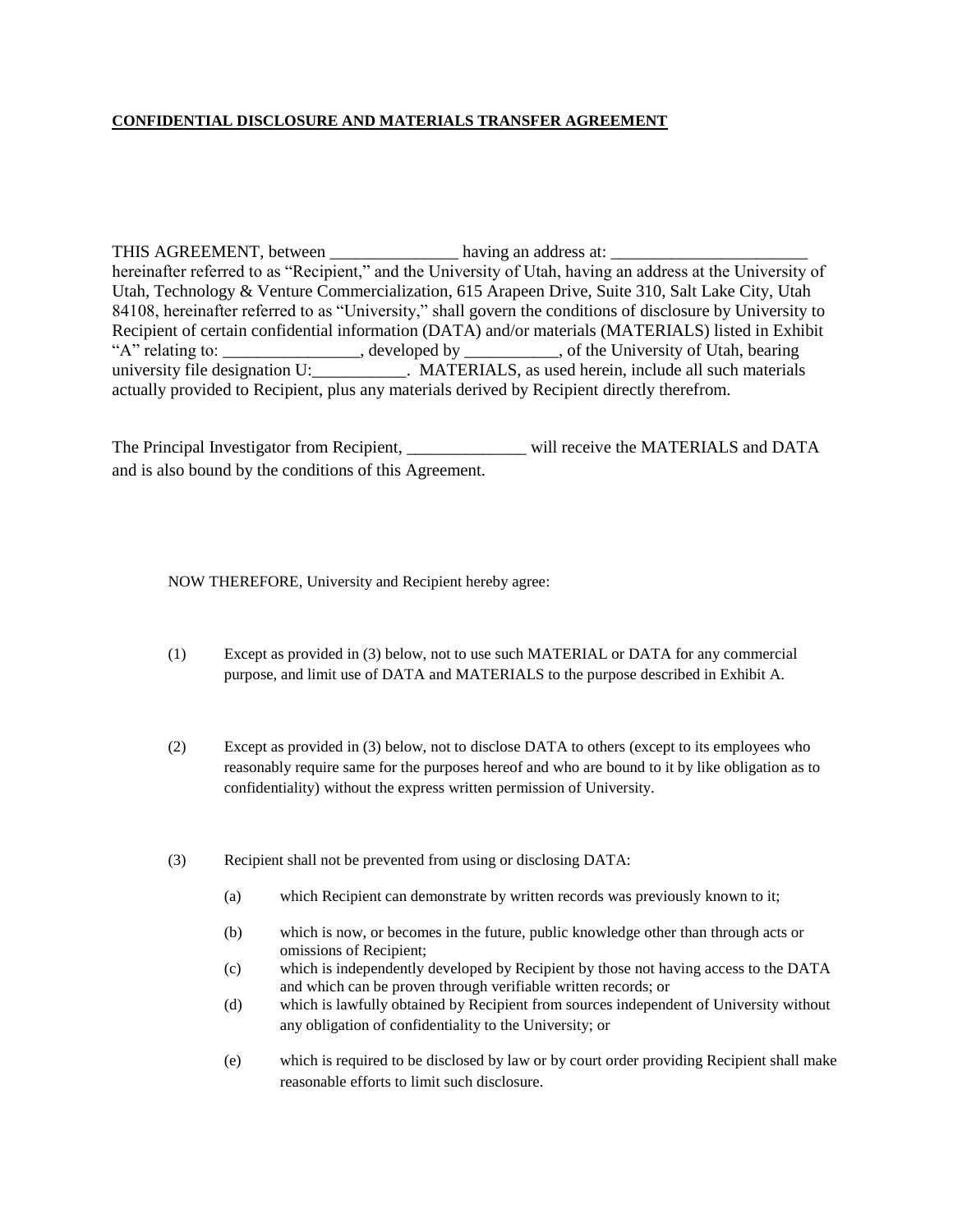- (4) Recipient hereby agrees to provide University with information generated using DATA and MATERIAL.
- (5) Not to use MATERIALS except for the purpose of conducting the non-commercial research described in Exhibit A.
- (6) Not to transfer MATERIALS to any others (except to its employees who are bound to Recipient by like obligations conditioning and restricting access, use, and continued use of MATERIALS) without the express written consent of University; except that Recipient shall not be prevented from transferring MATERIALS which:
	- (a) become publicly available other than through acts or omissions of Recipient; or
	- (b) are lawfully obtained by Recipient from sources independent of University.
- (7) To safeguard MATERIALS against disclosure and transmission to others with the same degree of care as it exercises with its own materials of a similar nature.
- (8) To return all copies of MATERIALS within Fifteen (15) days of the expiration date of this Agreement, unless:
	- (a) this deadline is extended by University in writing before said Fifteen (15) days has elapsed; or
	- (b) Recipient has indicated to University in writing its desire to obtain a commercial license to MATERIALS and negotiations to that end have begun.
- (9) To the extent permitted by law, to hold harmless University against any claims, costs, or other liabilities which may arise as a result of Recipient's use of MATERIALS.
- (10) UNIVERSITY MAKES NO REPRESENTATIONS AND EXTENDS NO WARRANTIES OF ANY KIND, EITHER EXPRESS OR IMPLIED. THERE ARE NO EXPRESS OR IMPLIED WARRANTIES OF MERCHANTABILITY OR FITNESS FOR A PARTICULAR PURPOSE, OR THAT THE USE OF MATERIALS WILL NOT INFRINGE ANY PATENT, COPYRIGHT, TRADEMARK, OR OTHER PROPRIETARY RIGHTS.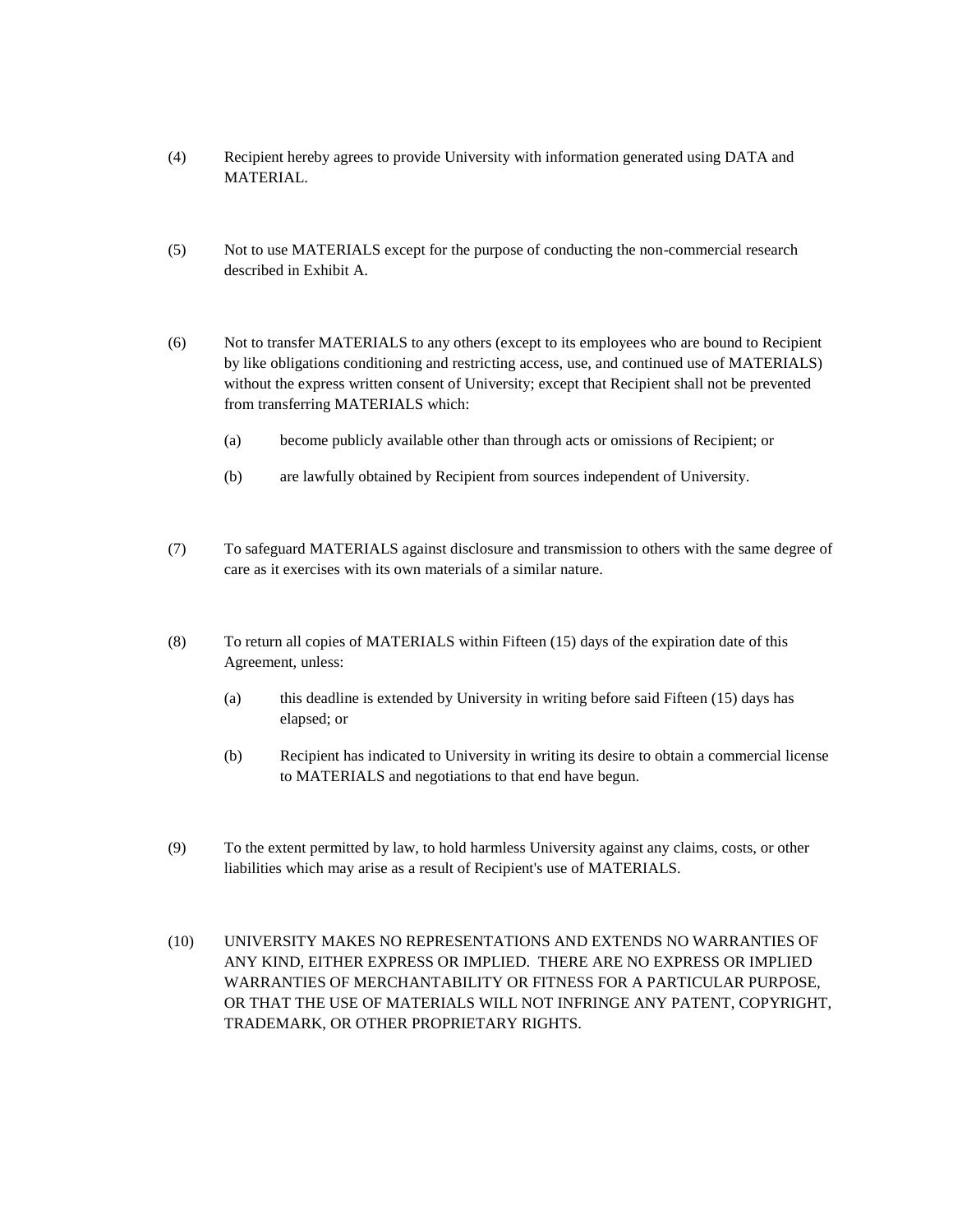(11) Should Recipient develop a commercially applicable technology utilizing either DATA or MATERIALS, Recipient agrees to inform University of any such development. Recipient further agrees that University and Recipient shall equitably share, based upon relative contribution, any remuneration received should any development utilizing DATA or MATERIALS be commercialized.

With regard to any publications resulting from the use of DATA or MATERIALS, Recipient agrees to:

- (1) Include appropriate Utah Authors, where applicable.
- (2) Submit to the University any publications for review by any University co-authors thirty days prior to submission.

It is further agreed that the furnishing of DATA or MATERIALS to Recipient shall not constitute any grant or license to Recipient under any legal rights now or hereinafter held by University.

Recipient's right to use the DATA and/or MATERIALS shall expire one (1) year from the date of Recipient's signature below. Recipient's obligations under the terms of this Agreement shall remain in effect for five (5) years from the date of Recipient's signature below.

| <b>Recipient Institution (Authorized Representative)</b> | <b>University of Utah (Authorized Representative)</b>                            |  |  |
|----------------------------------------------------------|----------------------------------------------------------------------------------|--|--|
|                                                          |                                                                                  |  |  |
| (Signature)                                              | (Signature)                                                                      |  |  |
|                                                          | Name: Eric S. Paulsen, Esq.                                                      |  |  |
| (Please Print)                                           | (Please Print)                                                                   |  |  |
|                                                          | Title: Director, Legal and Strategy, Technology<br>Venture and Commercialization |  |  |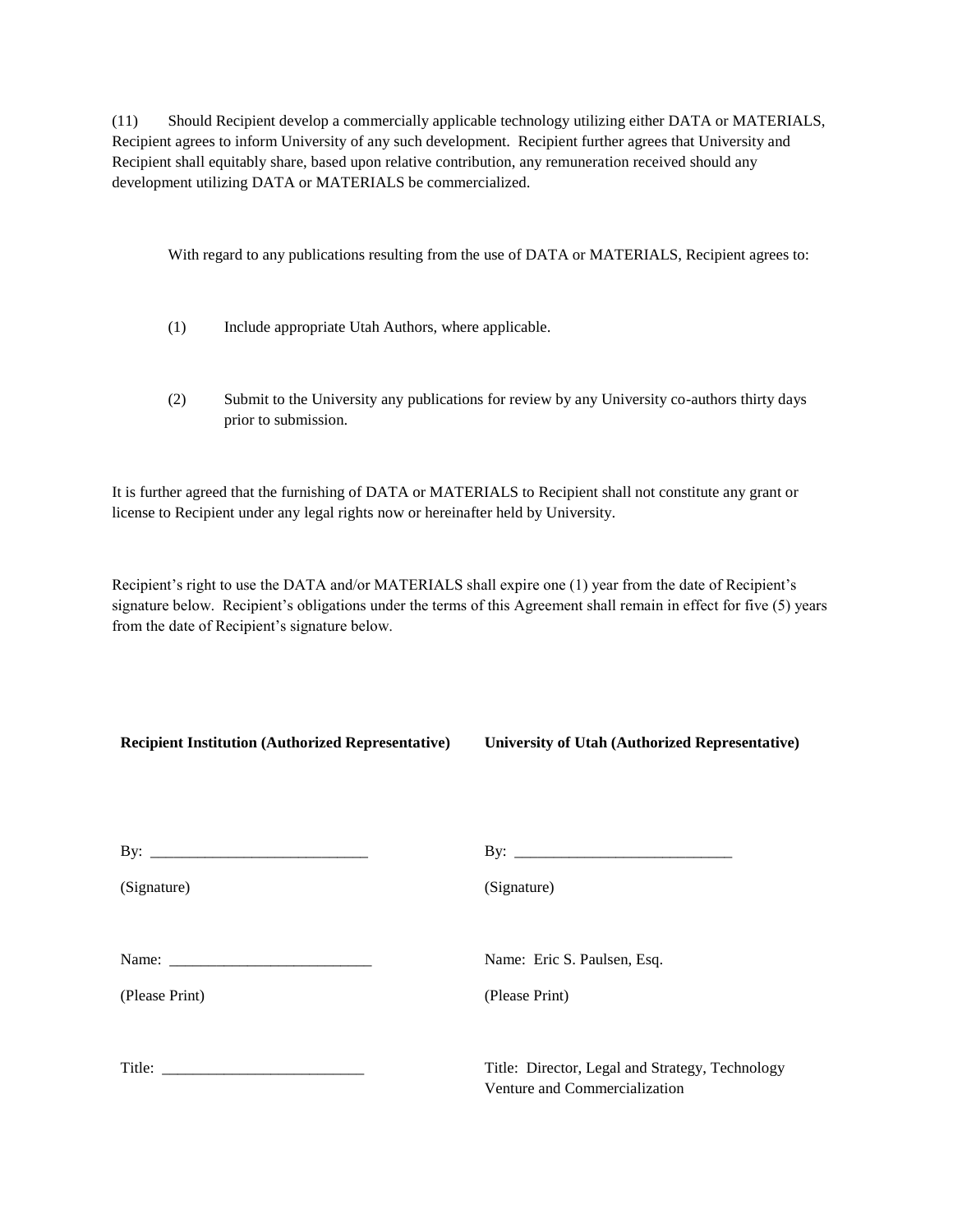**Recipient Scientist**

I, \_\_\_\_\_\_\_\_\_\_\_\_\_\_\_ have read the provisions of this agreement and agree to abide by and am bound by all conditions of this Agreement.

By: \_\_\_\_\_\_\_\_\_\_\_\_\_\_\_\_\_\_\_\_\_\_\_\_\_\_\_\_

(Signature)

Name:

(Please Print)